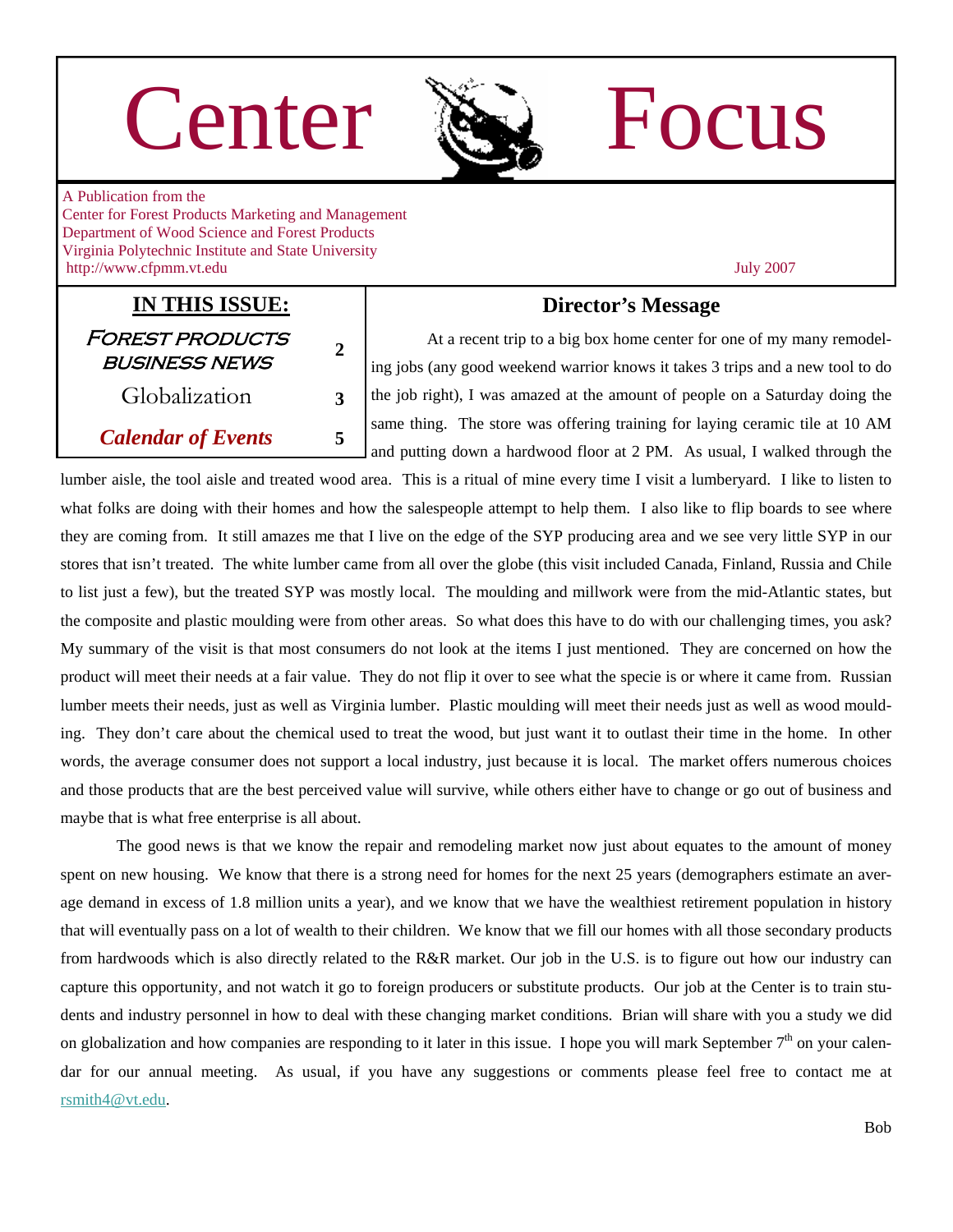### Forest products business news

- The U.S. Congress is considering legislation that would prohibit companies from importing illegally logged timber, which causes up to an estimated \$1 billion in lost sales for domestic companies. Source: *Reuters News.*
- The U.S. Senate Committee on Finance has initiated an investigation into the competitive conditions affecting the wood flooring and hardwood plywood industries. Source: *Federal Register.*
- According to the *Financial Post,* the London Court of International Arbitration would resolve any complaint from the U.S. regarding Canada's alleged failure to impose surge export duties on lumber from British Columbia.
- The *Canadian NewsWire* reported that Lignol was awarded a \$1 million grant from the Alberta government and the National Research Council to advance the conversion of softwoods into ethanol.
- According to *The Globe and Mail*, Nexterra Energy Corp. will build a combined heat and power wood waste plant as part of a mixed-use green building development in Victoria, British Columbia.
- The Tianjin Port exported composite wood flooring worth US\$ 42 million in Q1 2007, which was a 72% increase on Q1 2006. Source: *China Industry Daily News.*
- A new report by Research and Markets estimated that the household and office furniture industries employed 557,000 accounting for 4% of all U.S. manufacturing employment. Source: *Business Wire.*
- A report in *Market Wire* indicated that Vermont Wood Studios would be marketing and distributing FSC-certified outdoor furniture sourced from LaChonta of Santa Cruz, Bolivia in the U.S and Canada.
- Trussway will build a new multifamily truss manufacturing plant in Clinton, NC according to *PR Newswire*.
- The *Richmond Times-Dispatch* reported that Mead Westvaco's headquarters building is under construction and is expected to be completed in 2009.
- According to a press release from Celanese, it has entered into a strategic partnership with Accys Technologies and its subsidiary Titan Wood. Celanese will supply acetic anhydride and take an equity stake of US\$ 29.5 million.
- *The Press Democrat* reported that pallet manufacturer and heat treater Sonoma Pacific Company avoided a catastrophic fire by quickly extinguishing a fire that began in the heat treatment box.
- According to the Montreal Gazette, Stella-Jones Inc. expects more sales growth in treated wood utility poles and railway ties.

Forest Products Business News is a new feature in the *Center Focus.* It has been designed for educational and outreach purposes only. The intention is to report news that affects various business segments of the forest products industry. Any comments or questions should be referred to: [cf.editor@vt.edu](mailto:cf.editor@vt.edu?subject=Center%20Focus%20Comment)

# **Center Focus**



Published Quarterly by The Center for Forest Products Marketing and Management

Department of Wood Science and Forest Products Virginia Tech 1650 Ramble Road Mail Code 0503 Blacksburg, VA 24061

> **EDITOR**  Brian Perkins

**CONTRIBUTING EDITORS**  Angie Riegel Bob Smith

**PHONE: (540) 231-4406 FAX: (540) 231-8868** 



VT/0023/0801/1.7M/220696

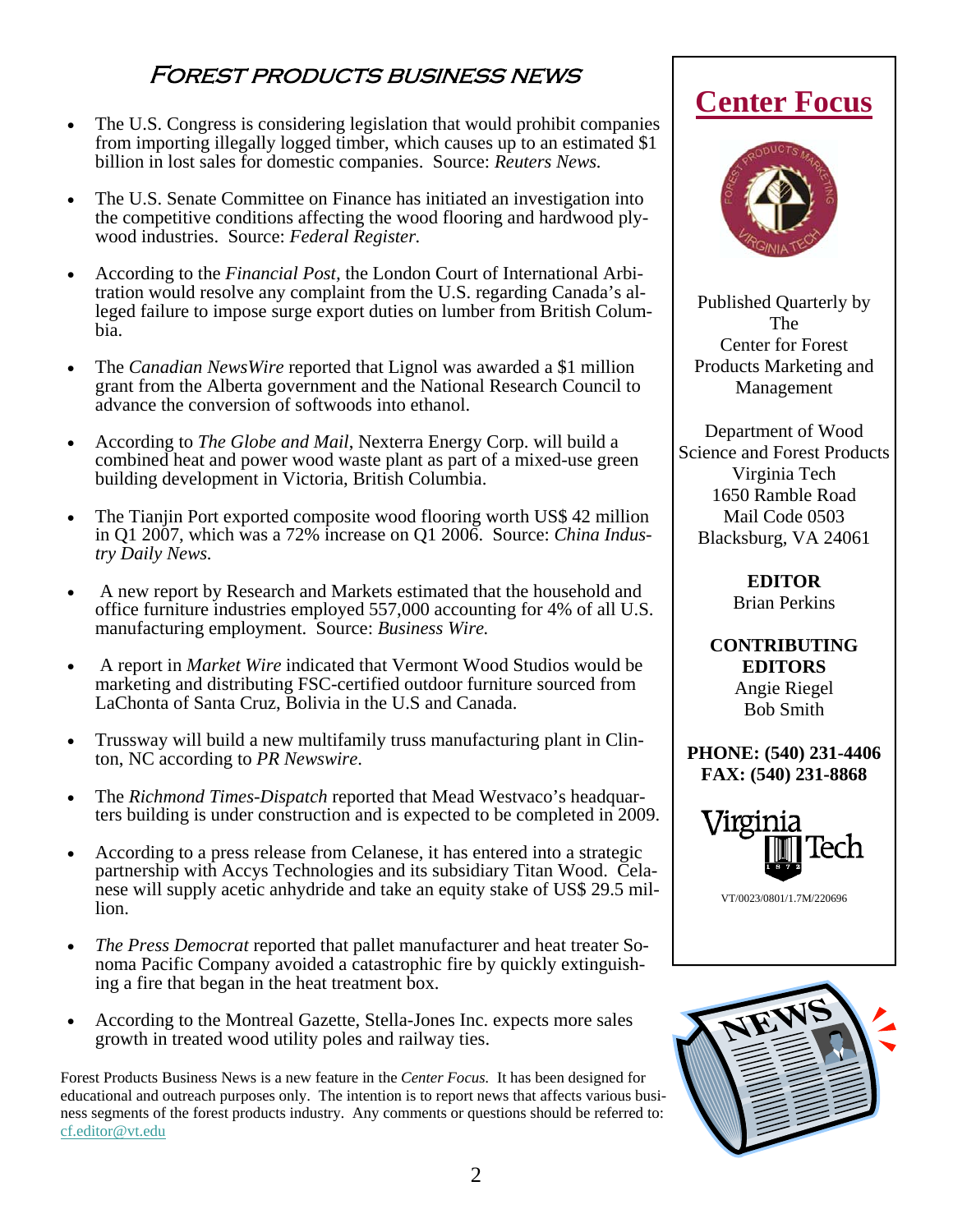#### Globalization & Industry's Response

Globalization has been occurring for centuries. From its earliest beginning to present day, the desire to trade goods and services has been the driving force behind internationalization. The pace of globalization increased as boat building and navigation technology allowed early explorers to travel the world and exploit people and resources. The rate of global integration has also increased rapidly in the past 100 years and especially in the last 50 with ever more sophisticated technology.

The trade of forest products has increased steadily if not drastically at times since data was first collected by the Food & Agriculture Organization of the United Nations in 1961. The data indicated increasing volumes of sawnwood, paper, and wood based panels are imported and exported every year. In the United States, the volume of forest products imports and exports were roughly equal in 1990 according to data from the USDA Foreign Agricultural Service. However, in 2006 the forest products import volume was approximately four times greater than the forest products export volume. This data reinforces what companies have been experiencing in the business world: increasing competition from imported forest products. This import surge coincides with a strengthening dollar during this time period. One would expect an increase in exports when the dollar is weakening relative to other currencies.

Globalization is not new to large forest products companies who have been doing business and investing overseas for decades. According to statistics from the USDT Internal Revenue Service, 8% of paper-manufacturing companies' net income is derived from foreign income based on the 1993-2004 period. Wood product manufacturers and manufacturing in general average 1% and 5%, respectively. Clearly, wood product manufacturers have plenty of scope for expansion of overseas business. For smaller forest products companies, globalization has seemingly came out of nowhere



during the past 10 years with the loss of domestic manufacturing, and increased competition from imports.

It is within this context that a brief study on globalization was initiated at the Center. The study consisted of a seven-question internet survey, which was sent to the email distribution list for the *Center Focus*. This email list consists of 700 forest products industry people who have been active with the Center over the years, taken one of the Center's short courses, or otherwise communicated with the Center. The questionnaire consisted of two demographics questions, three multiple-choice questions about globalization and two open ended questions about companies' responses to globalization. The internet survey was open for 2 1/2 weeks with one email reminder sent during the second week. A total of 76 responses were received for a response rate of 11%. (continued on next page)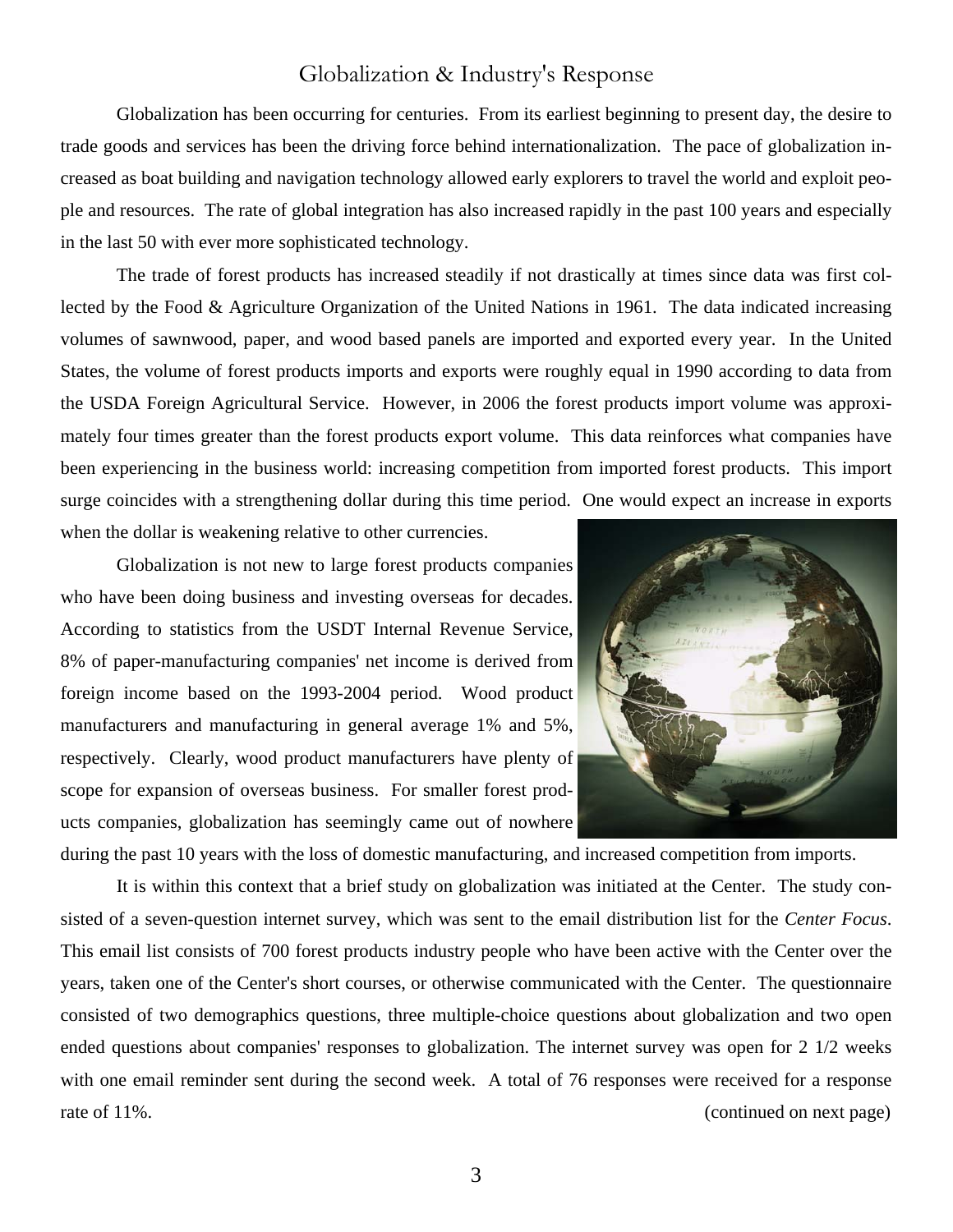Nearly every respondent, 92%, indicated that their company had been affected by globalization. Not surprisingly, a broad spectrum of the forest products industry participated in the survey. Participants ranging from hardwood companies to softwood companies to integrated companies along with others responded to the survey. The majority (56%) of firms had sales of greater than \$20 million. When asked about the aspect of globalization that caused their company to change, respondents indicated that loss of domestic manufacturing, increase in U.S. imports and foreign competition were the three most frequently cited. Approximately 60% of respondents cited multiple globalization effects that created change in their firms.

 Companies were asked to rate the importance of ten factors in their response to globalization. The factors (Table 1) were developed from previous research and intuitive, logical reasoning. Table 1 shows the importance rating broken down by industry segments: hardwood lumber (HL), hardwood lumber & secondary (HS), softwood lumber (SL), softwood lumber and secondary (SS), and vertically integrated forest products companies (VIFPC) and the overall importance rating average. The attitudes of decision makers and knowledge of foreign markets were rated most important followed by increased cost controls and export market development. Increased foreign investment and alternative transportation methods were rated the least important of all factors. There was no statistically significant difference between the groups.

| <b>Response Factors</b>            | HL. | HS  | SL  | SS  | <b>VIFPCs</b> | All |
|------------------------------------|-----|-----|-----|-----|---------------|-----|
| Attitudes of decision makers       | 4.4 | 4.5 | 4.3 | 4.8 | 4.5           | 4.5 |
| Knowledge of foreign markets       | 4.7 | 4.3 | 4.4 | 4.3 | 4.5           | 4.4 |
| Increased cost controls            | 4.4 | 4.5 | 4.0 | 4.4 | 4.5           | 4.3 |
| Export market development          | 4.7 | 4.2 | 4.3 | 4.2 | 4.3           | 4.3 |
| Changes in production processes    | 4.1 | 4.3 | 4.1 | 4.1 | 4.3           | 4.2 |
| Changes in sales structure         | 4.6 | 4.3 | 4.0 | 4.0 | 4.0           | 4.1 |
| Changes in product features        | 4.1 | 4.0 | 4.3 | 4.4 | 4.0           | 4.1 |
| Increased domestic investment      | 3.8 | 3.9 | 3.9 | 3.8 | 3.9           | 3.8 |
| Alternative transportation methods | 3.8 | 3.5 | 3.6 | 4.0 | 4.1           | 3.8 |
| Increased foreign investment       | 3.5 | 3.7 | 3.3 | 3.7 | 3.4           | 3.5 |
| Average                            | 4.2 | 4.1 | 4.0 | 4.2 | 4.1           |     |

#### **Table 1. Importance of Response Factors**

Respondents indicated in the open-ended questions that their company had reduced lead times, changed products, increased travel, reduced costs and explored export markets to address globalization. The results of these efforts ranged from positive (30%), neutral (31%), not yet known (21%), to not applicable (18%). Companies are making changes in response to the challenges of globalization and the majority of them (61%) report positive or neutral results. For a company who has yet to change in response to globalization, the results of this research give a glimpse of what their peers are doing. Depending on the segment a company is in some factors will be more important than others and there may be others that are not on our list. Companies must continue to innovate and add more value than competitors because economic globalization will only continue.